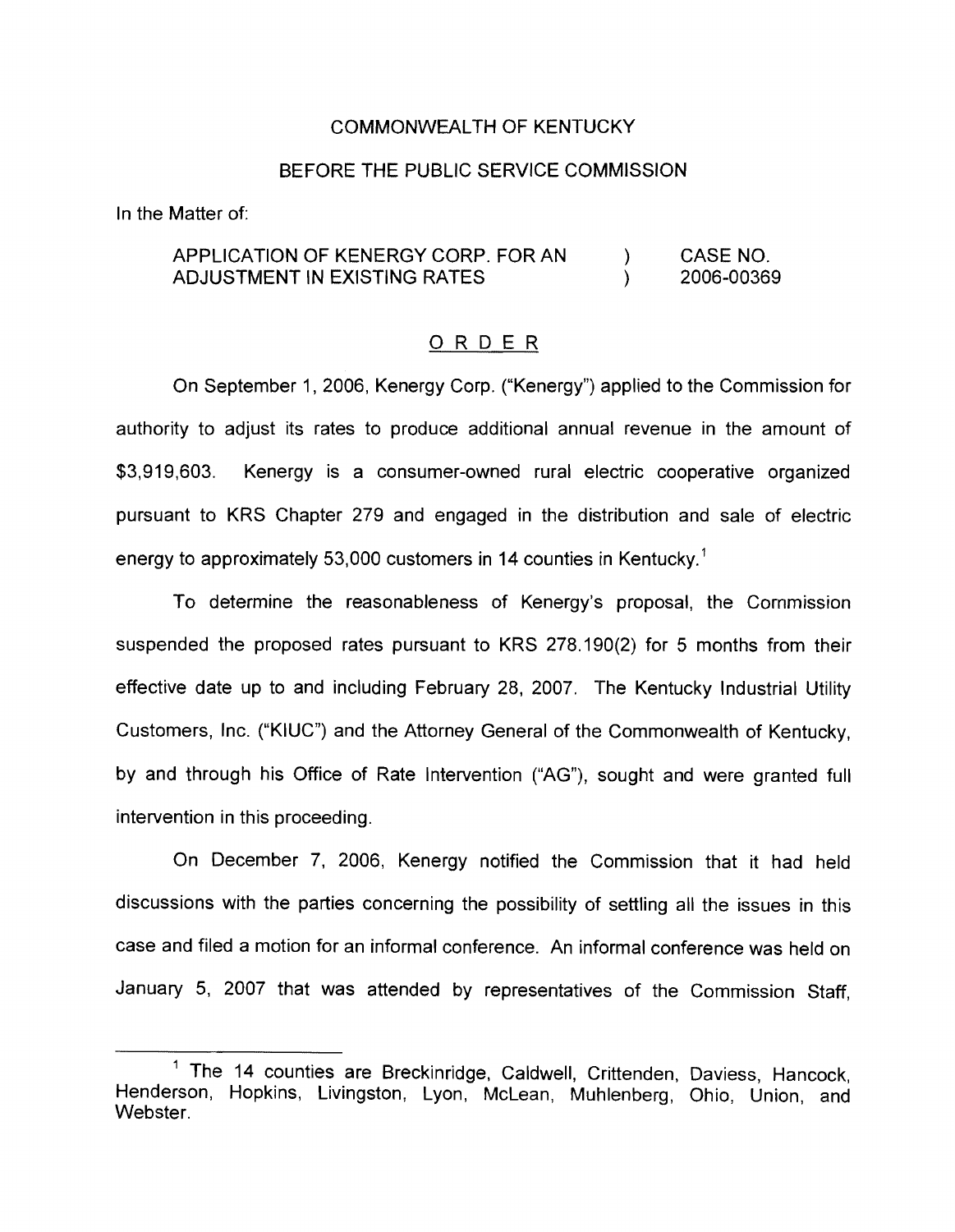Kenergy, the AG, and KIUC to discuss the possibility of settlement. At the informal conference, Kenergy, the AG, and KIUC stated that they had reached a settlement in principle of all issues in the case. The Settlement Agreement and other supporting documentation were filed with the Commission on January 12, 2007. The Commission held a hearing on January 23, 2007, to take testimony on the reasonableness of the Settlement Agreement and to clarify the parties' positions on the new depreciation study.

After careful review of the January 12, 2007 Settlement Agreement, an examination of the record, and being otherwise sufficiently advised, the Commission finds that the terms are reasonable and that the rate design and terms of service provisions are in conformity with generally accepted rate-making standards. The Commission further finds that the Settlement Agreement, and the proposed rate schedules included therein, are reasonable and should be accepted.

As part of the settlement agreement approved in Case No. 2004-00446, $<sup>2</sup>$ </sup> Kenergy agreed to file and seek approval of a new depreciation study within 5 years of the Commission's approval of that settlement agreement or in connection with its next rate case, whichever event occurred first. Kenergy included with its application in this proceeding a new depreciation study which proposed changes in its current depreciation rates. The Rural Utilities Service granted its approval of the new depreciation rates for a 5-year period ending in December 2011. While not specifically addressed in the January 12, 2007 Settlement Agreement, Kenergy's counsel stated at

 $-2-$ 

 $2$  Case No. 2004-00446, The Application of Kenergy Corp. for a Reduction in Revenue and Adjustment in Existing Rates, final Order dated June 14, 2005.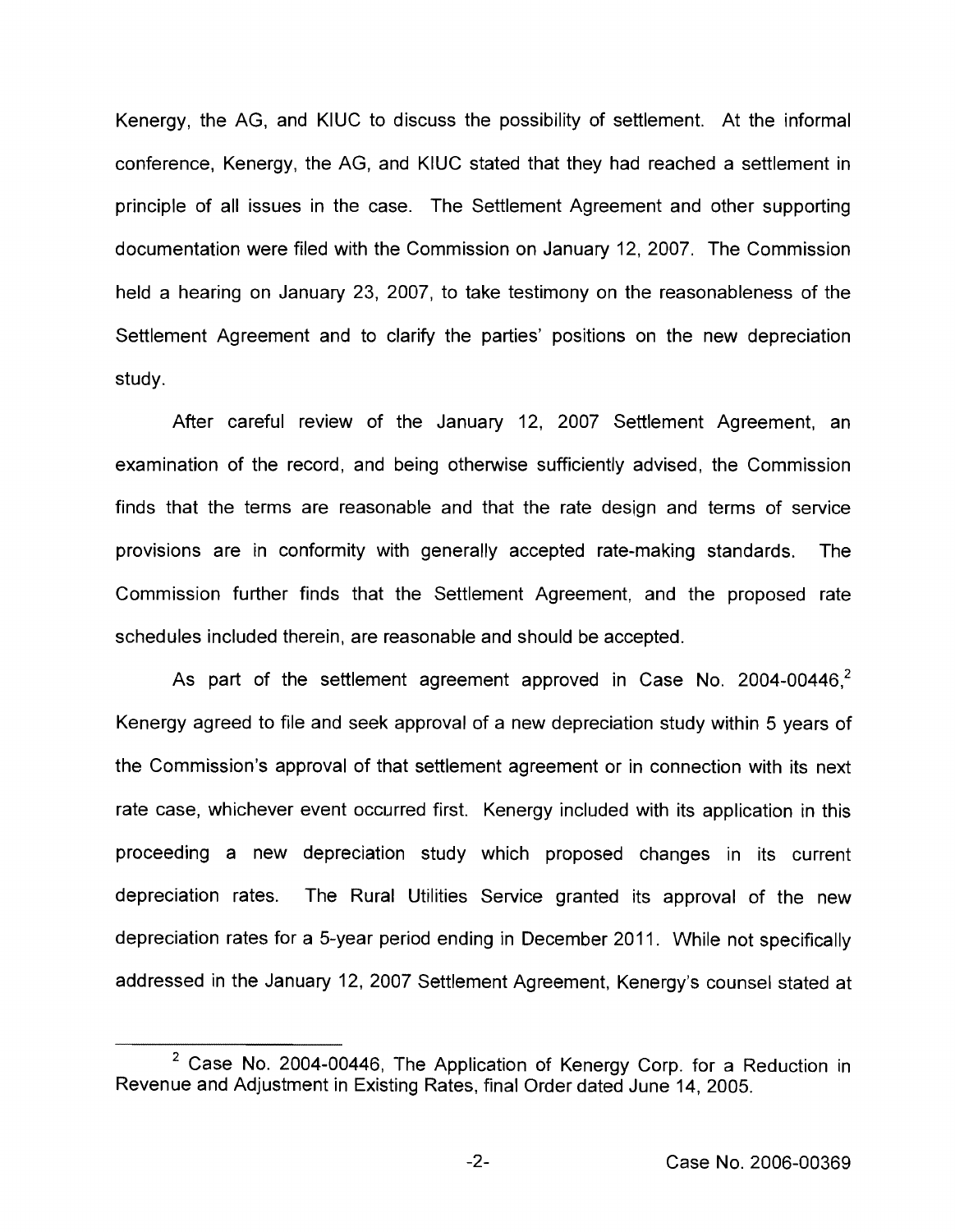the hearing that the proposed increase in revenues accepted in the Settlement Agreement reflect the change in depreciation expense as a result of the new depreciation study and requested that the Commission approve the depreciation study. Having reviewed the depreciation study and being otherwise sufficiently advised, the Cornmission finds that the study should be accepted and that the new depreciation rates should be approved. The Commission reminds Kenergy that any subsequent change in its depreciation rates must be approved by the Commission prior to the use of those revised depreciation rates for accounting or rate-making purposes.

IT IS THEREFORE ORDERED that:

 $1<sub>1</sub>$ The Settlement Agreement, attached as Appendix A, is adopted and approved in its entirety.

2. The rates set forth in the Settlement Agreement are approved for service rendered on and after March 1, 2007.

3. Kenergy shall seek from the Commission prior approval of any subsequent change in depreciation rates for accounting or rate-making purposes.

4. Within 20 days of the date of this Order, Kenergy shall file new tariffs reflecting the provisions of this Order.

 $-3-$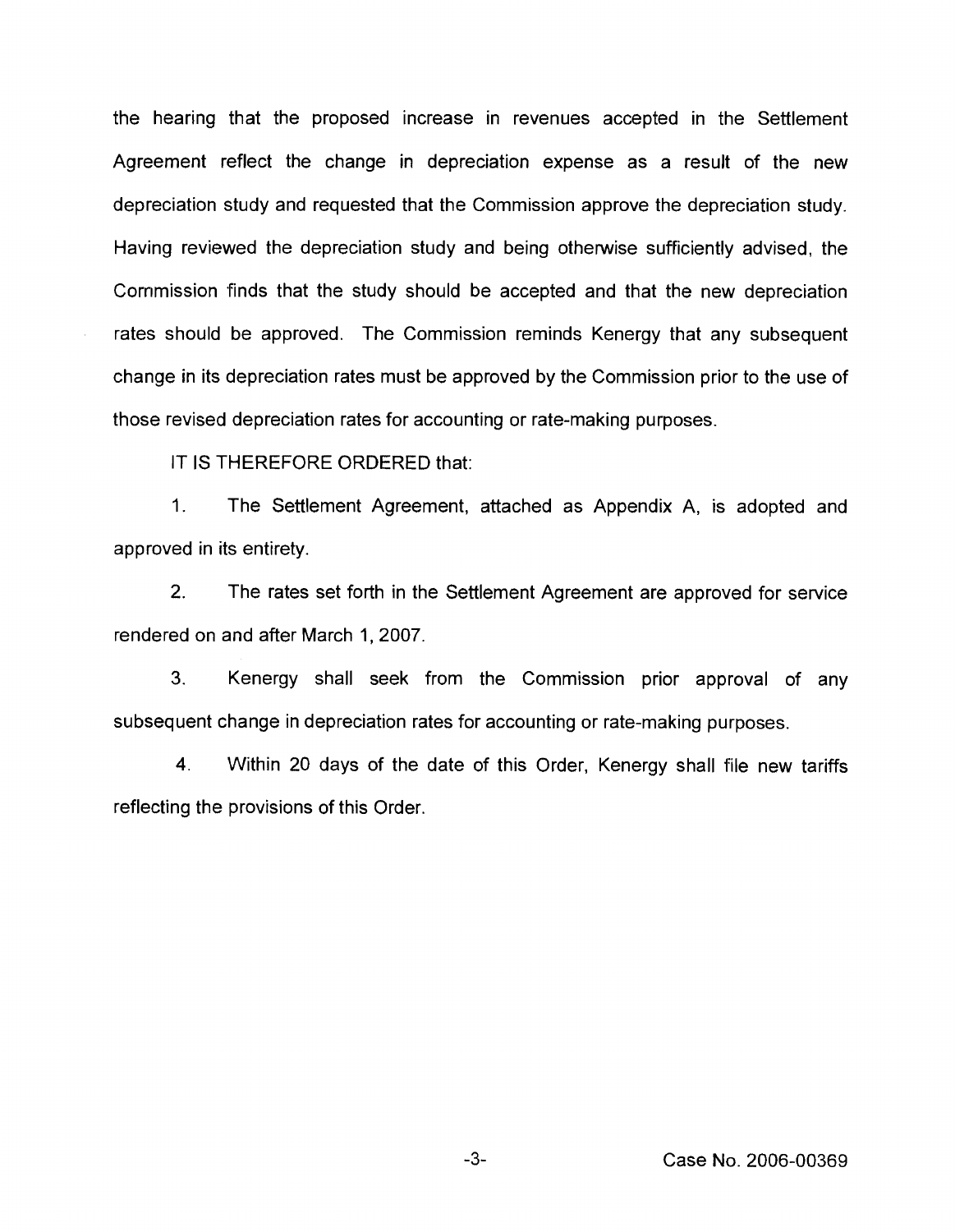Done at Frankfort, Kentucky, this 19th day of February, 2oo7.

By the Commission

ATTEST:

Robert a Amat fatte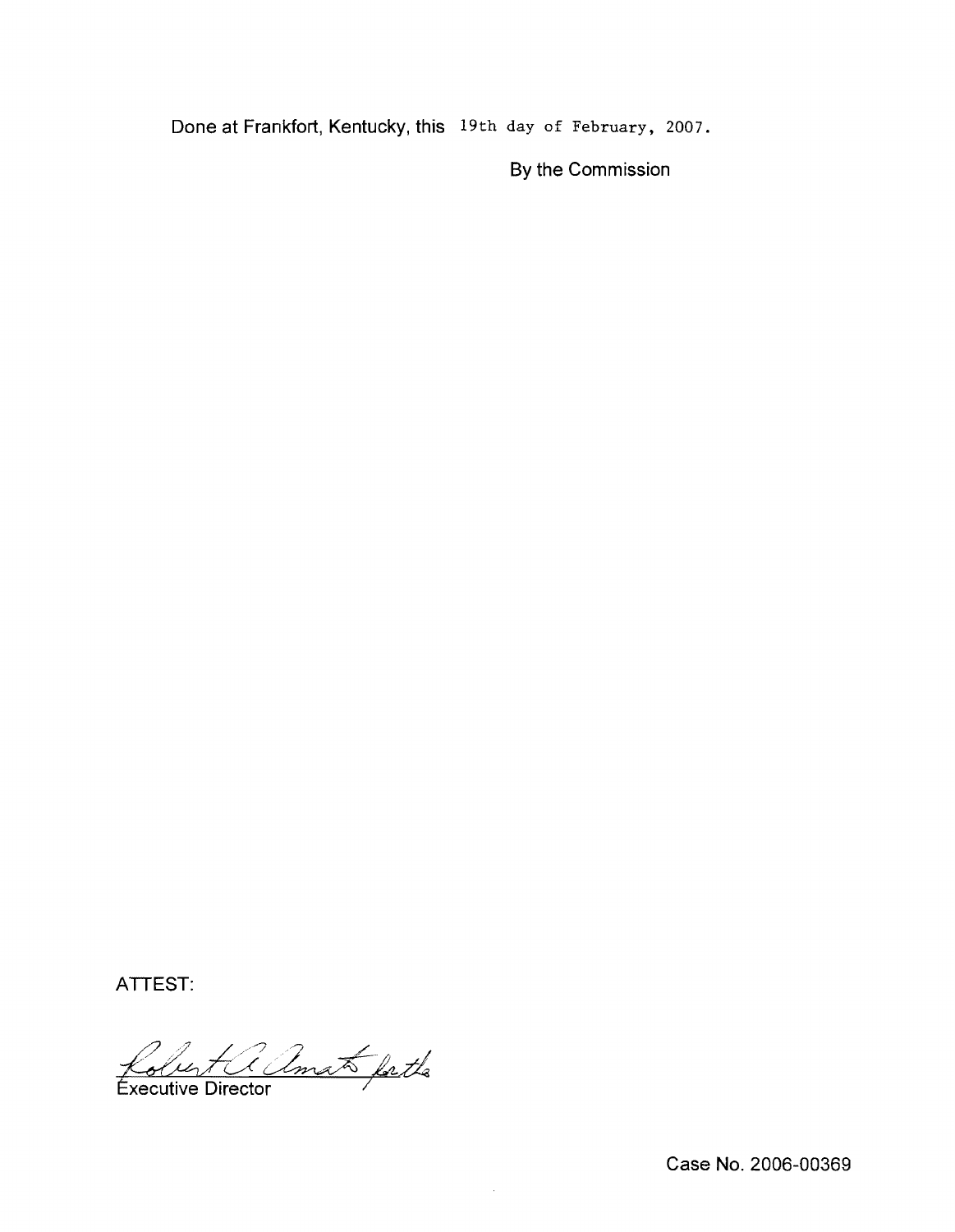### APPENDIX A

### APPENDIX TO AN ORDER OF THE KENTUCKY PUBLIC SERVICE COMMISSION IN CASE NO. 2006-00369 DATFD February 19, 2oO7.

## SETTLEMENT AGREEMENT

Filed January 12, 2007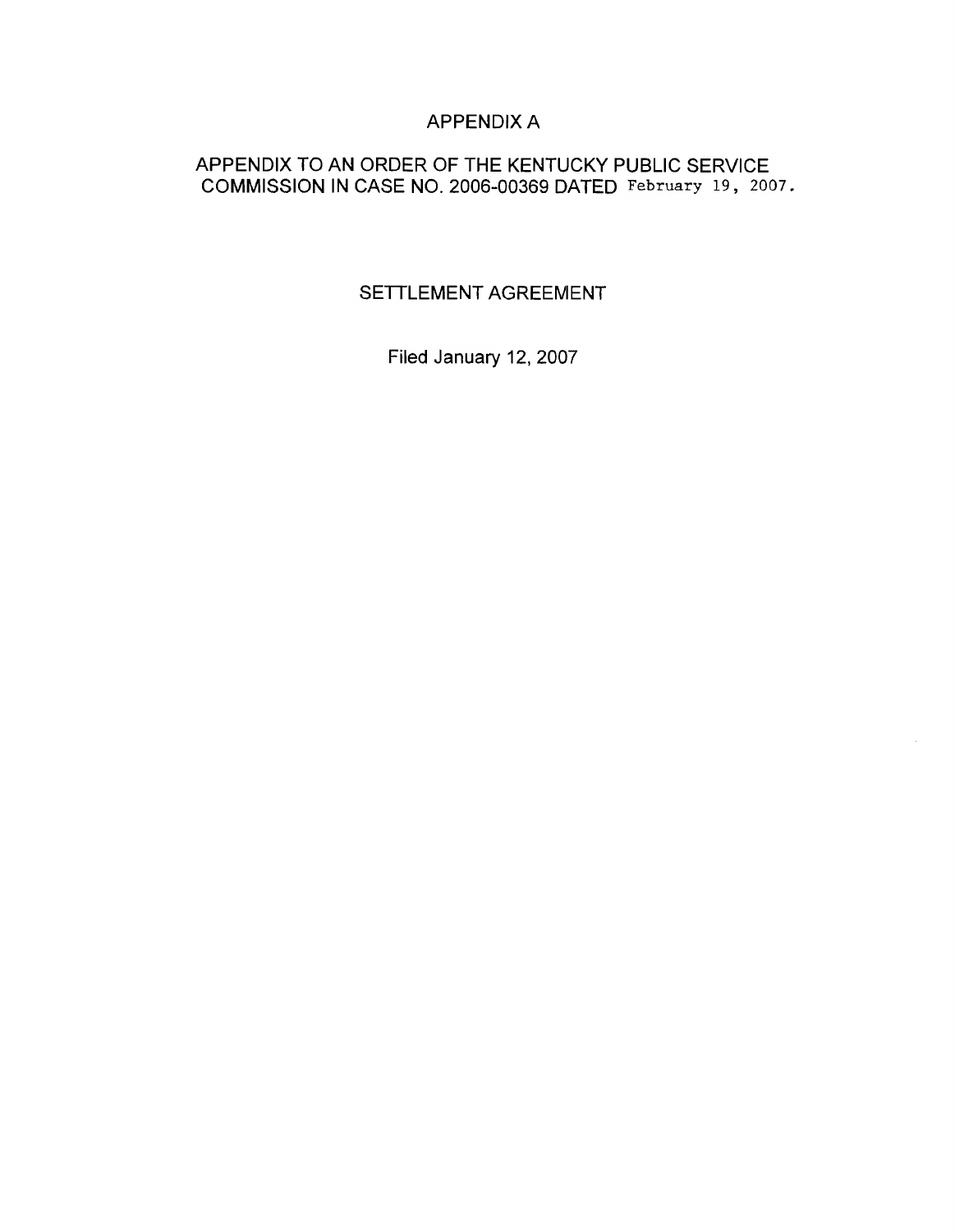### COMMONWEALTH OF KENTUCKY

JAN 1 6 2007

RECEIVEI

#### BEFORE THE PUBLIC SERVICE COMMISSION

**PUBLIC SERVICE**<br>COMMISSION

In the Matter of: ) ) THE APPLICATION OF KENERGY CORP. ) CASE No. 2006-00369 FOR AN ADJUSTMENT IN EXISTING  $\qquad\qquad$  )<br>RATES **RATES** 

#### SETTLEMENT AGREEMENT

THIS SETTLEMENT AGREEMENT is made and entered into as of the  $11<sup>th</sup>$  day of January, 2007, by and among **KENERGY CORP.** ("Kenergy"), ATTORNEY GENERAL OF THE COMMONWEALTH OF KENTUCKY, BY AND THROUGH HIS OFFICE OF RATE INTERVENTION ("AG") and KENTUCKY INDUSTRIAL UTILITIES CUSTOMERS, INC. ("KIUC");

#### WHEREAS:

(1) Dn September 1, 2006, Kenergy filed with the Kentucky Public Service Commission ("Commission") its application in the captioned case;

(2) AG and KIUC were granted the right to intervene by orders of the Commission and are the only intervenors in this case;

(3) Kenergy and AG have reached agreement with respect to Schedule <sup>1</sup> of Kenergy's tariff in which the proposed customer charge will be reduced and the proposed energy charge will be increased a sufficient amount so that the projected revenue to be received by Kenergy from Schedule <sup>1</sup> customers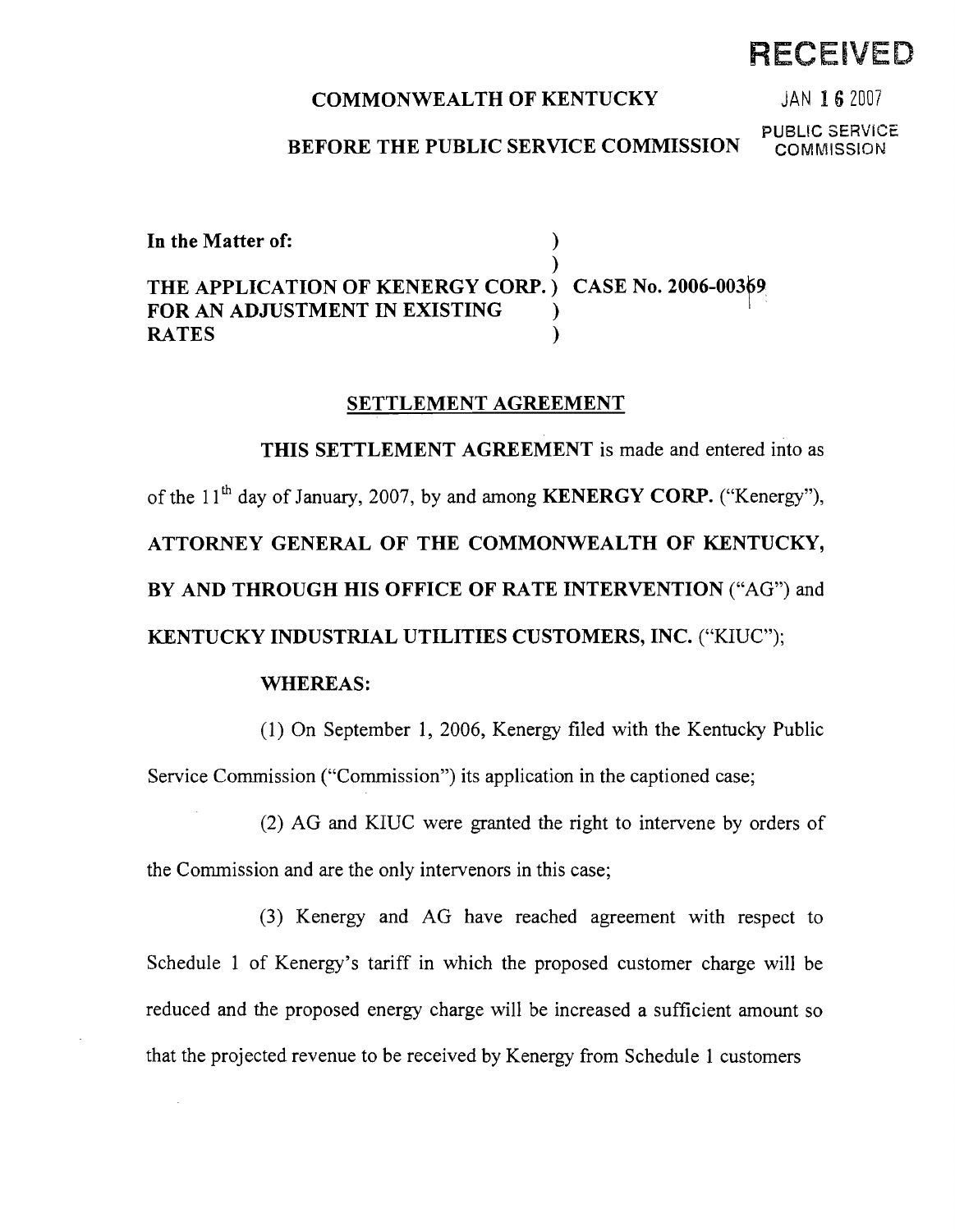will be the same amount as set forth in the application, and the AG otherwise has no objections to the adjustments being sought by Kenergy herein;

(4) KIUC has no objections to the adjustments in rates being sought herein, including the aforementioned modifications of Schedule 1; and

(5) Kenergy, AG and KIUC desire to set forth in writing the terms and conditions of their agreement;

NOW, therefore, in consideration of the mutual promises and covenants of the parties hereto, IT IS AGREED as follows:

1. Schedule <sup>1</sup> as set forth in the application shall be modified to include a monthly customer charge of \$9.91 and an energy charge of \$0.059956. Attached as "Exhibit A" is a spreadsheet with calculations confirming that these charges produce the same average monthly bills for Schedule <sup>1</sup> customers as are set forth in Kenergy's application. Attached as "Exhibit B" is revised page <sup>2</sup> of "Exhibit 10" to the application which provides proof that these charges do not change the annual revenues Kenergy will receive from Schedule <sup>1</sup> customers.

2. Attached as "Exhibit C" is a revised Schedule <sup>1</sup> that Kenergy will issue and submit for filing upon approval of this settlement agreement by the Commission. The remaining tariff schedules that Kenergy proposes to file herein as set forth in the application (Schedule 2, Schedule 4 and Schedule 146) also will be issued upon approval of this settlement by the Commission. All tariff schedules shall show actual date of issue and effective date of March 1, 2007. The applicable rates will become effective in accordance with the terms of this agreement for service rendered on and after March 1, 2007.

2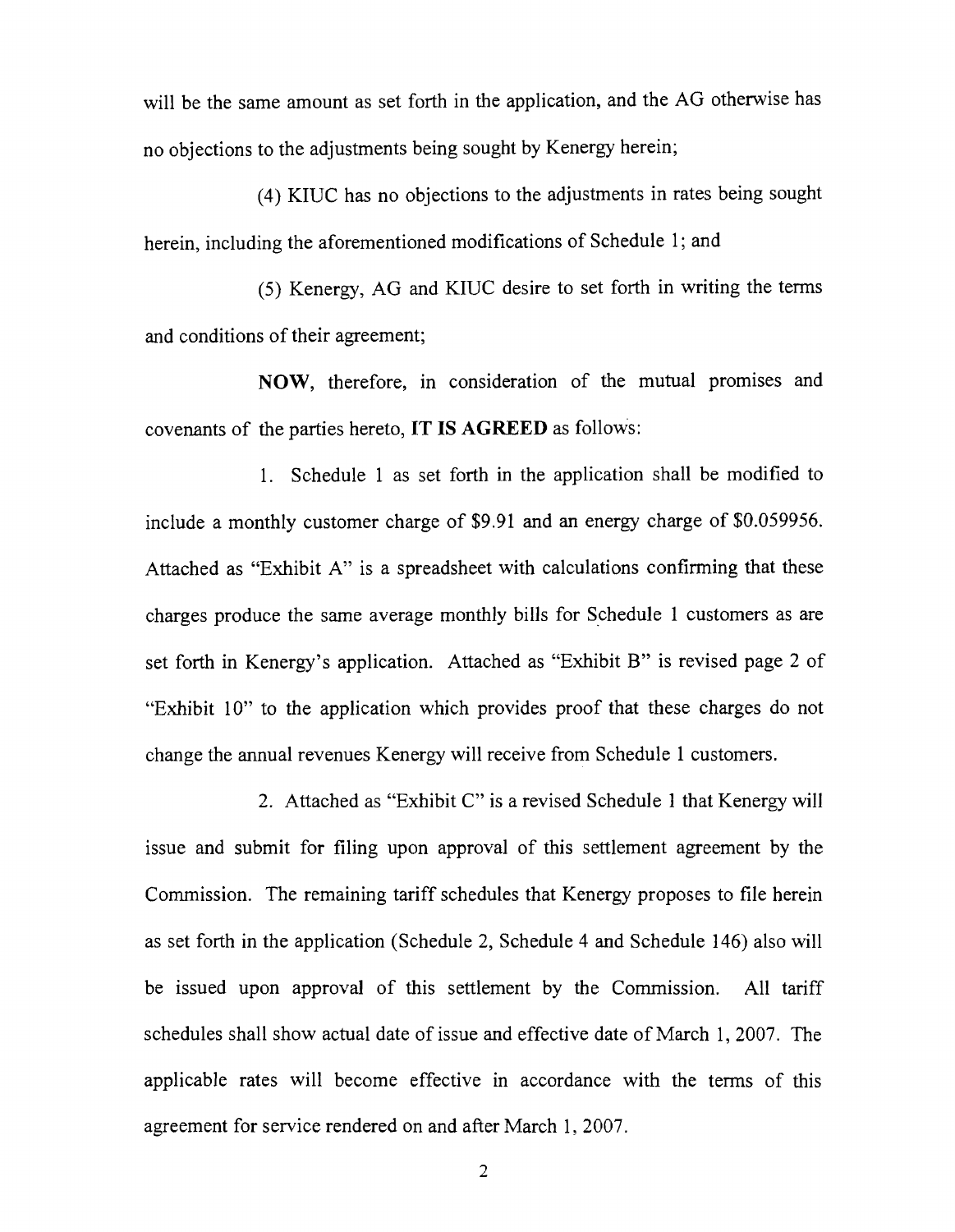3. The parties agree that this settlement represents a mutually satisfactory and reasonable resolution of all issues in this case, but it is understood by all parties that this settlement does not represent agreement on any specific theory supporting the appropriateness of any recommended adjustment to Kenergy's rates. Further, settlement of this case is in the best interest of the parties hereto as it will allow the parties to promptly resolve their dispute without expending further time and incurring additional expense in the pending case. Kenergy offers the testimony of its President and CEO Mark A. Bailey in support of the reasonableness of the rates resulting from this settlement, being attached as "Exhibit D."

4. This Settlement Agreement is conditioned upon and subject to express approval of the Commission. The terms and conditions of this Settlement Agreement are inseparable from one another and accordingly are not severable by the Commission. In the event the Commission fails to approve this Settlement Agreement in its entirety, then Kenergy, AG or KIUC may withdraw from this settlement by notifying the other parties and the Commission within 10 days of the Commission's action of such withdrawal and requesting the Commission to reinstate a procedural order and schedule a hearing in the subject case. In the event of such withdrawal this Settlement Agreement shall be deemed to be null and void and of no legal effect or consequence and the parties hereto shall be restored to status quo existing immediately prior to the execution of this

3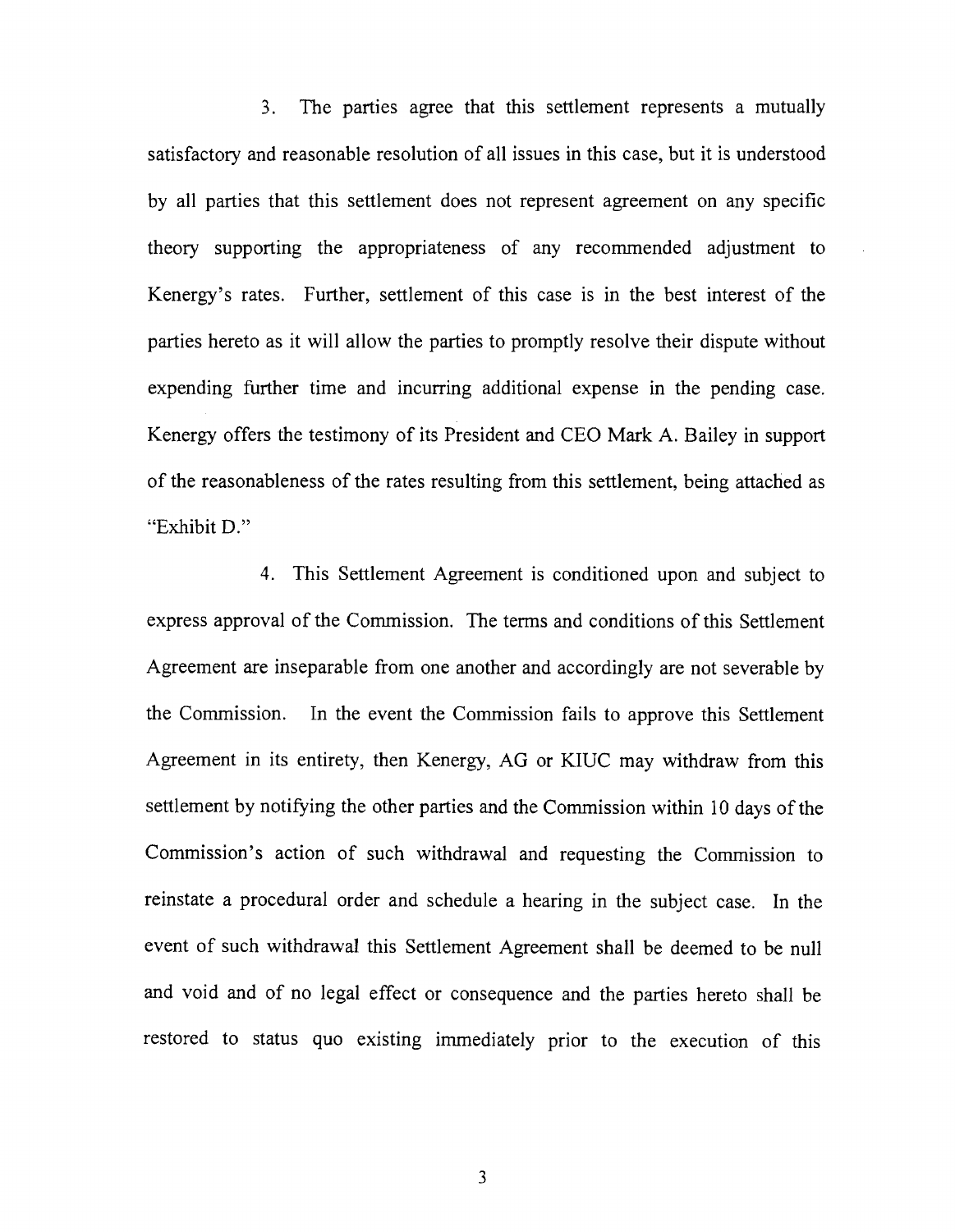Settlement Agreement; moreover, none of the terms herein shall be binding upon any of the parties nor shall the Settlement Agreement, or any of its terms, be admissible in any judicial or administrative proceeding.

5. This Settlement Agreement constitutes the complete agreement and understanding by and among the parties hereto and any and all oral statements, representations or agreements made prior hereto or contemporaneously herewith shall be decmed to have been merged into this Settlement Agreement.

6. This settlement agreement may be signed in counterparts.

IN TESTIMONY WHEREOF, witness the hands of the parties hereto this day and date first above written.

**KENERGY CORP.** 

Ka. Baile Bv

Mark A. Bailey (printed name)

President and CEO (title)

KENTUCKY INDUSTRIAL UTILITIES **CUSTOMERS, INC.** 

By

(printed name)

(title)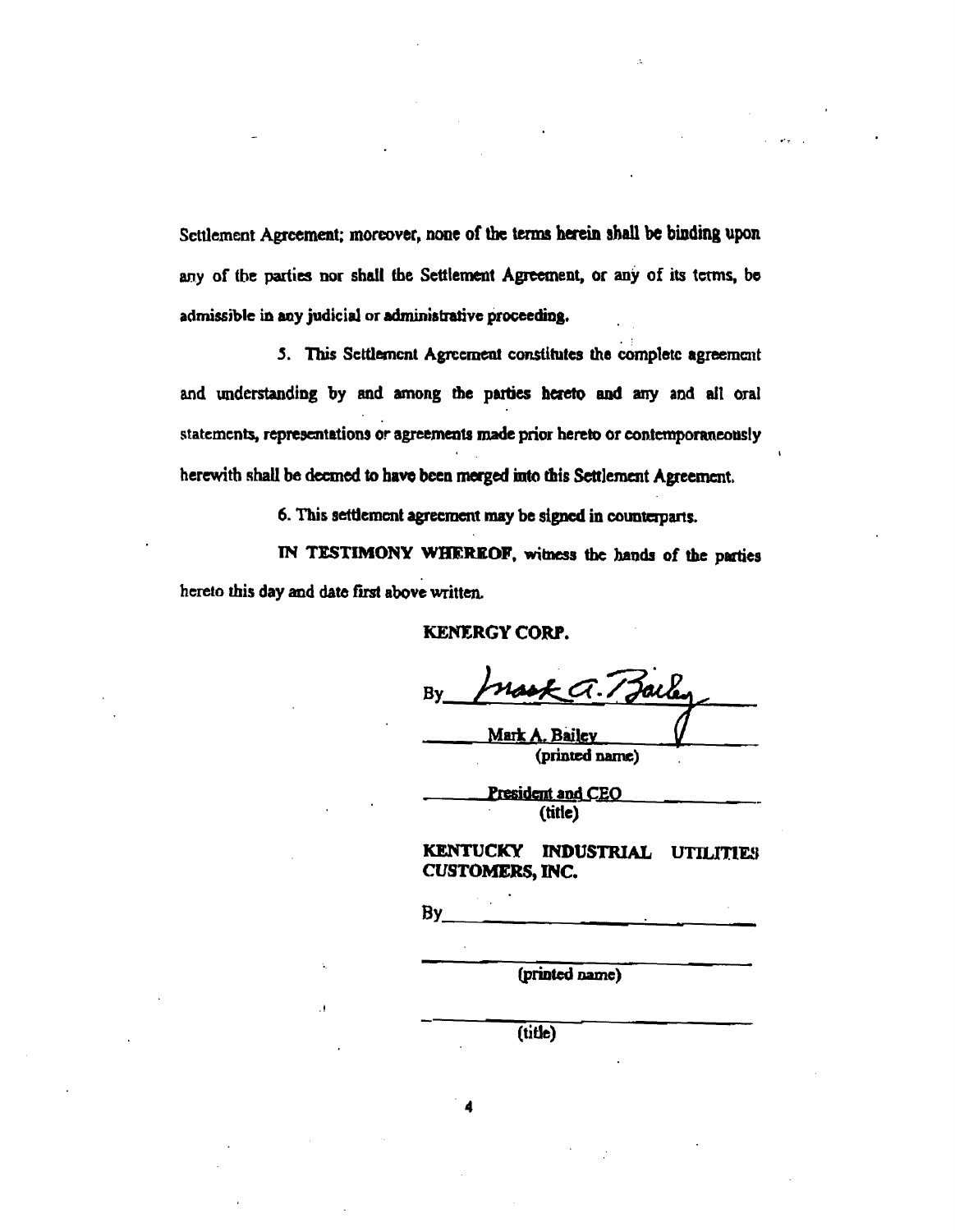Settlement Agreement; moreover, none of the terms herein shall be binding upon any of the parties nor shall the Settlement Agreement, or any of its terms, be admissible in any judicial or administrative proceeding.

5, This Settlement Agreement constitutes the complete agreement and understanding by and among the parties hereto and any and all oral statements, representations or agreements made prior hereto or contemporaneously herewith shall be deemed to have been merged into this Settlement Agreement.

6. This settlement agreement may be signed in counterparts.

IN TESTIMONY WHEREOF, witness the hands of the parties hereto this day and date first above written.

#### **KENERGY CORP.**

By 

> Mark A. Bailey (printed name)

President and CEO (title)

KENTUCKY INDUSTRIAL UTILITIES **CUSTOMERS, INC.** 

Michael C. Kurtz

(printed name)

(title)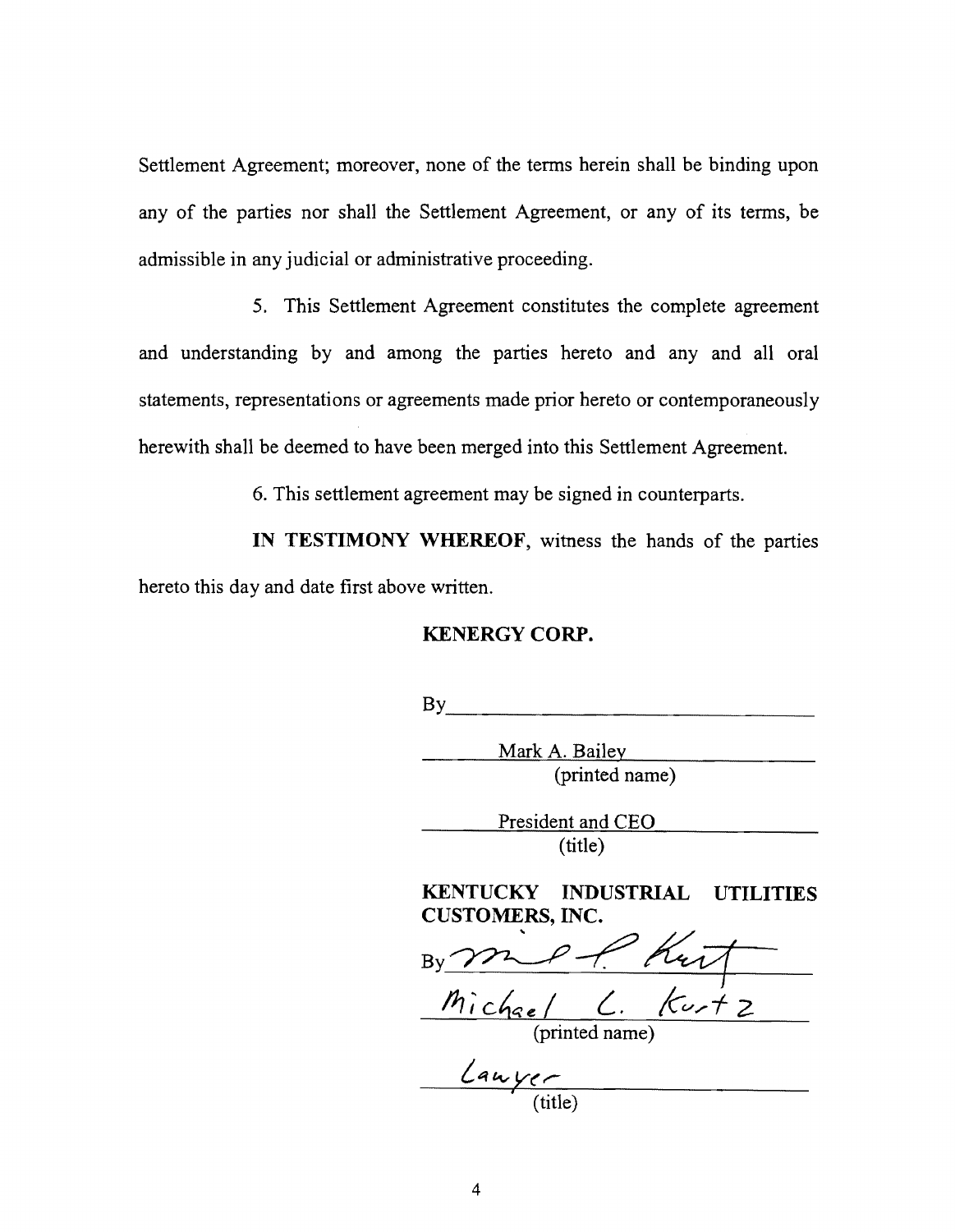## **ATTORNEY GENERAL OF THE COMMONWEALTH OF KENTUCKY,** BY AND THROUGH HIS OFFICE OF RATE INTERVENTION

re les lors /lia By

Laurence Lu. Cont<br>(printed name)<br>Assistant Attanney Geneval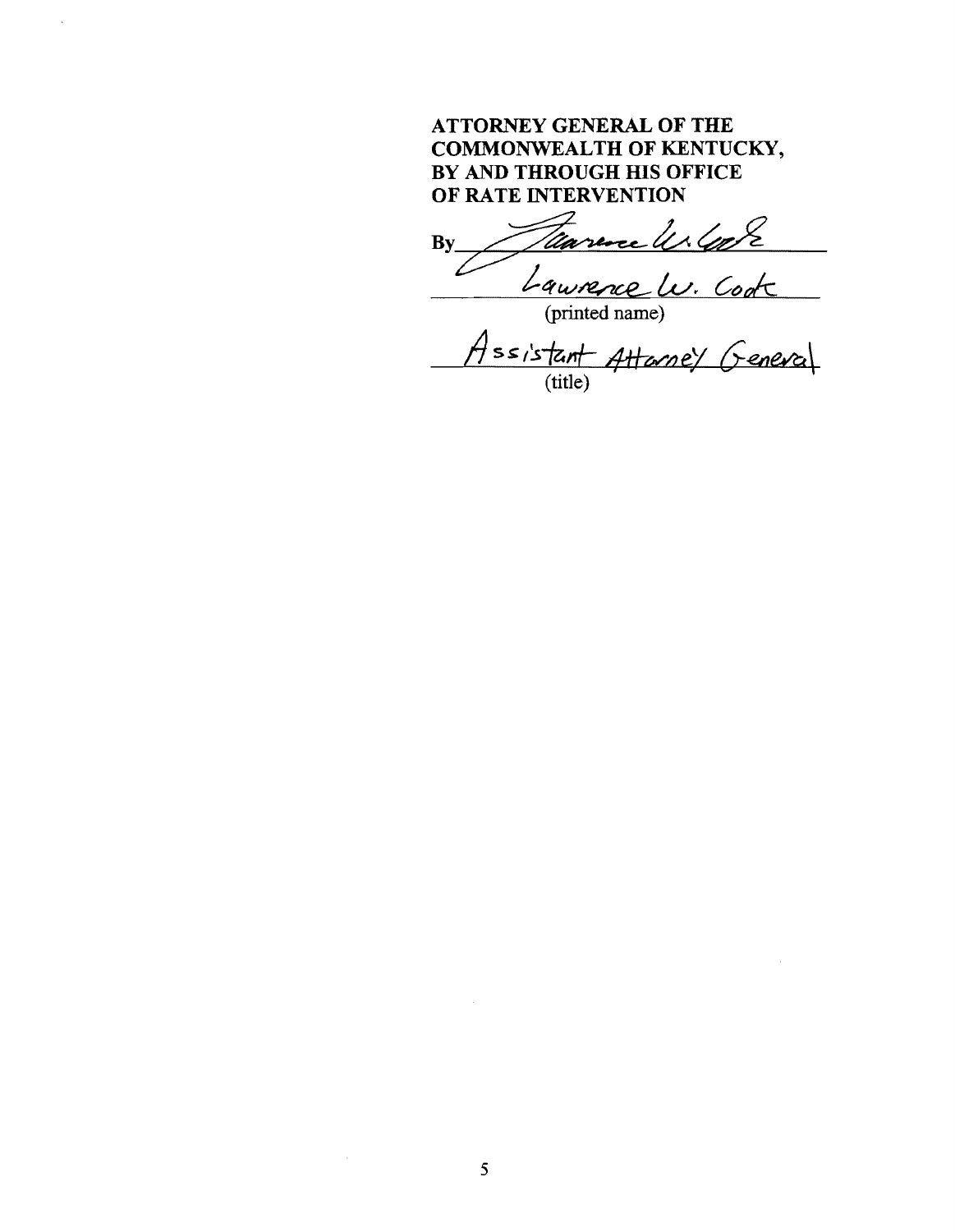| <u>ስረ</u>                | ဖ<br>ო               |
|--------------------------|----------------------|
| O<br>ပ                   | ຸຣຸ                  |
| ≻<br>ပ<br>≃<br>ш         | 200<br>$\frac{1}{2}$ |
| Z<br>$\bar{\bm{\times}}$ | 88<br>89<br>Ω        |

|                |                                                      | <u>sh</u>   |    | Normalized<br>Revenue<br>Present |    | Proposed<br>Revenue |    | <b>Settlement</b> |
|----------------|------------------------------------------------------|-------------|----|----------------------------------|----|---------------------|----|-------------------|
|                |                                                      |             |    |                                  |    |                     |    |                   |
|                | Residential kWh and Revenues From Summary of Revenue | 720,600,499 |    | \$44,193,771                     | ↮  | 47,549,715          |    | \$47,549,715      |
|                |                                                      |             |    |                                  |    |                     |    |                   |
|                | Number of Customers                                  | 44,205      |    | 44,205                           |    | 44,205              |    | 44,205            |
|                |                                                      |             |    |                                  |    |                     |    |                   |
|                | Test Year Averages per Month                         | 1,358.44456 | မာ | 83.31                            | ↮  | 89.64               | ↮  | 89.64             |
|                |                                                      |             |    |                                  |    |                     |    |                   |
|                | Present, Proposed & Settlement Rates                 |             |    |                                  |    |                     |    |                   |
|                |                                                      |             |    |                                  |    |                     |    |                   |
|                | Facilities Charge                                    |             |    | 7.91                             |    | 2                   |    | $\overline{9.91}$ |
|                | Energy Charge                                        |             | ഗ  | 0.056769                         | ക  | 0.058417            |    | 0.059956          |
| $\overline{+}$ | NDA <sup>'</sup>                                     |             | မ  | (0.001235)                       | ↔  | (0.001235)          |    | (0.001235)        |
| $\frac{2}{3}$  |                                                      |             |    |                                  |    |                     |    |                   |
| ဥ              | Rate Calculations @ Average Consumption              | 1,358.44456 |    |                                  |    |                     |    |                   |
|                |                                                      |             |    |                                  |    |                     |    |                   |
| 15             | Facilities Charge                                    |             |    | <b>P.ST</b>                      |    | 12.00               |    | 5.<br>9.          |
| $\frac{6}{5}$  | Energy Charge                                        |             | ₩  | 77.12                            |    | 79.36               | ↮  | 81.45             |
|                | <b>MDA</b>                                           |             | ₩ŀ | (1.68)                           |    | (1.68)              | ↮  | (1.68)            |
| $\frac{8}{1}$  | Total                                                |             | မာ | 83.35                            | မာ | 89.68               | မာ | 89.68             |
| ő              | Correction Factor From Consumption Analysis          | ×           |    | (0.0004557)                      |    | (0.0004557)         |    | (0.0004557)       |
| $\mathcal{S}$  | Correction Factor Adjustment                         |             |    | (0.04)                           |    | (0.04)              |    | (0.04)            |
|                |                                                      |             |    |                                  |    |                     |    |                   |
| $\overline{2}$ | Adjusted Average Monthly Bill                        |             | ↮  | 83.31                            | ↔  | 89.64               | ↮  | 89.64             |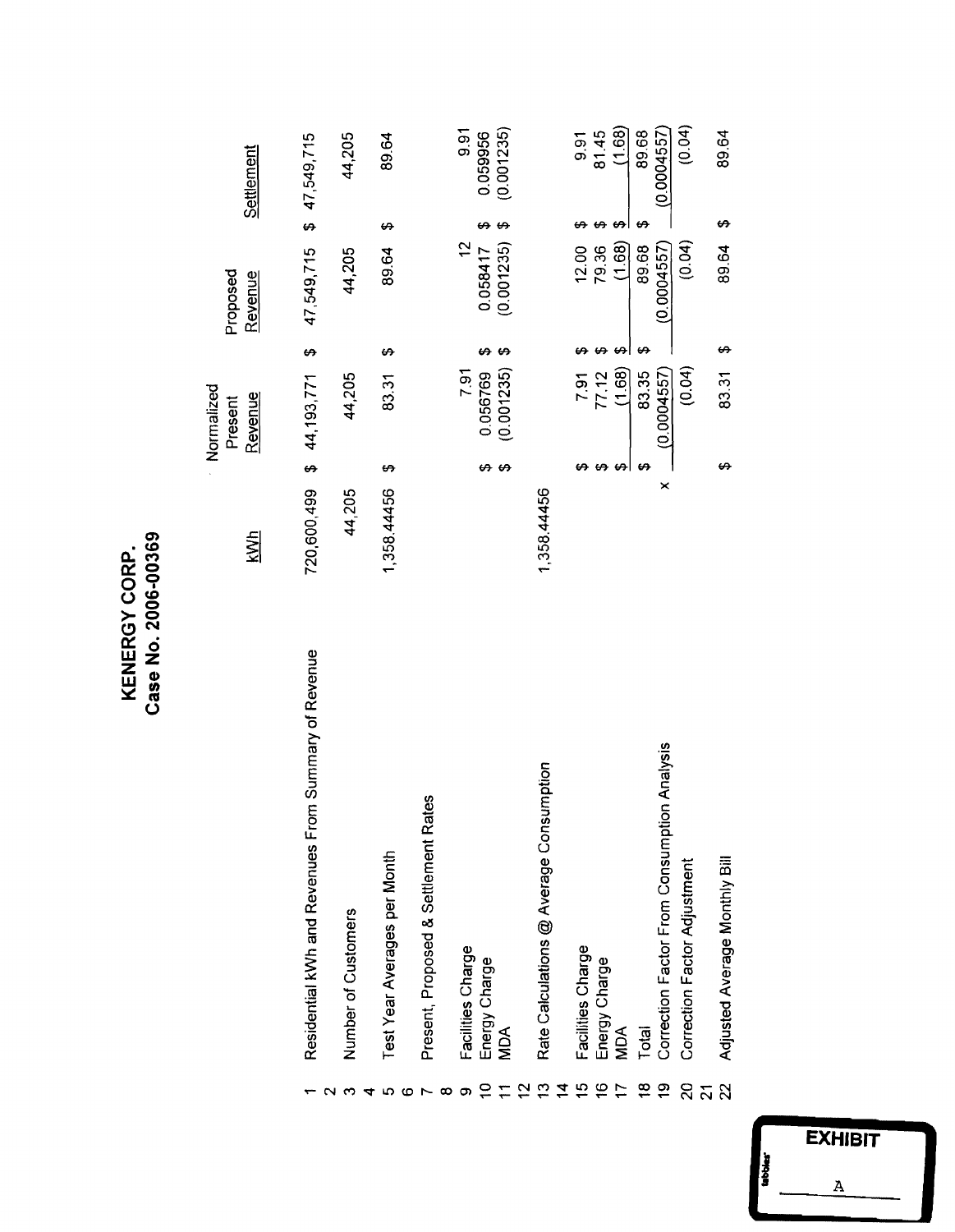| 2006-00369<br><b>KENERGY CORP.</b><br>Case No. | RESIDENTIAL | CONSUMPTION ANALYSIS |
|------------------------------------------------|-------------|----------------------|
|------------------------------------------------|-------------|----------------------|

| Settlement<br>$\widehat{=}$                 | 5,256,859<br>5,256,859                                                                                    | 43,204,324                                                              | 48,461,182                               | (889, 792)<br>47,571,390             | (0.00045565)<br>(21,676)  | 47,549,715                          | 47,549,372 | 343   |
|---------------------------------------------|-----------------------------------------------------------------------------------------------------------|-------------------------------------------------------------------------|------------------------------------------|--------------------------------------|---------------------------|-------------------------------------|------------|-------|
|                                             | မာ<br>↮<br>မာ                                                                                             |                                                                         | ₩                                        | t,<br>မာ                             |                           | မာ                                  | ⇔∥         | မာ    |
|                                             | H<br>IJ                                                                                                   | Ħ                                                                       |                                          | IJ                                   |                           |                                     |            |       |
| Settlement<br>Rates<br>$\widehat{\epsilon}$ | \$9.91                                                                                                    | 0.059956<br>မာ                                                          |                                          | \$ (0.001235)                        |                           |                                     | As filed   | Delta |
| Normalized<br>$\widehat{\mathbf{e}}$        | 4,195,939<br>4,195,939<br>Ð<br>₩                                                                          | 40,907,770                                                              | 45,103,708<br>s,                         | (889, 792)<br>44,213,917<br>Ø<br>မာ  | (20, 146)<br>(0.00045565) | 44,193,771<br>$\boldsymbol{\theta}$ |            |       |
| Normalized<br>$\mathbf{\epsilon}$           | H<br>H<br>16.73<br>\$7.91                                                                                 | Ħ<br>0.056769                                                           |                                          | H<br>\$ (0.001235)                   |                           |                                     |            |       |
| Normalized<br>$\widehat{\mathbf{e}}$        | ×<br>530,460<br>530,460<br>$\Box$                                                                         | မာ<br>×<br>720,600,499                                                  |                                          | 720,600,499 x                        |                           |                                     |            |       |
| Present<br>$\widehat{\mathbf{e}}$           | 4,253,579<br>4,253,579<br>⇔∣⇔<br>₩                                                                        | 17,809,715<br>19,580,270<br>3,217,842                                   | 40,607,828<br>↮                          | (611, 940)<br>44,249,467<br>မာ<br>မာ | (20, 162)<br>(0.00045565) | 44,229,305<br>⇔∥                    |            |       |
| Present<br>$\circ$                          | Ħ<br>Ħ<br>\$7.91<br>57.91                                                                                 | Ħ<br>$\widehat{\epsilon}$<br>0.056400<br>0.056073<br>0.056769           |                                          | Ħ<br>(0.000850)                      |                           |                                     |            |       |
| $\widehat{e}$                               | ×<br>537,747<br>540,193<br>(2,446)<br>537,747                                                             | ↮<br>ശ<br>313,722,546<br>57,053,942<br>349, 192, 489                    | 719,968,977                              | မာ<br>×<br>719,968,977               | Times Correction Factor   |                                     |            |       |
| $\widehat{\mathbf{e}}$                      | Three Phase Farm<br>Customer Charge<br>Customer Charge<br>Number of Bills<br>Less YDL Only<br>∞<br>ဖ<br>ທ | <b>KWH Charge</b><br><b>KWH Charge</b><br>KWH Charge<br>5<br>$\Xi$<br>თ | Wholesale Discount Adjustment:<br>2.5766 | $\ddot{a}$<br>္ဗာ<br>$\ddot{ }$      | 2522222222                | Per Books                           |            |       |

Page 2, Exhibit 10 per Settlement

**EXHIBIT** abbles  $\overline{B}$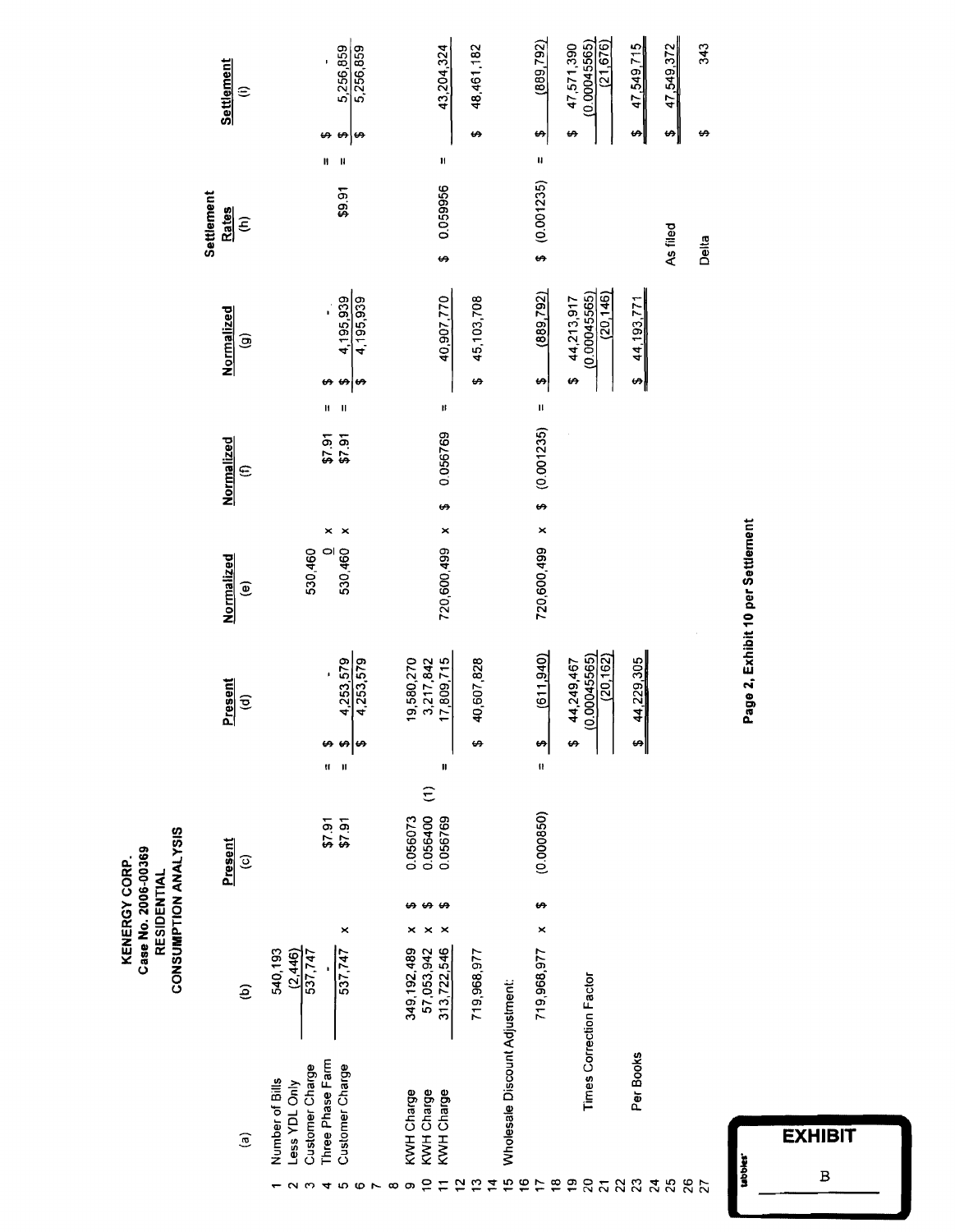

| ALL TERRITORY SERVED<br><b>FOR</b> |           |  |  |
|------------------------------------|-----------|--|--|
| Community, Town or City            |           |  |  |
| PSC NO.                            |           |  |  |
|                                    |           |  |  |
| Third Revised                      | SHEET NO. |  |  |
|                                    |           |  |  |

Henderson, Kentucky CANCELLING PSC NO.

Second Revised SHEET NO. 1

## CLASSIFICATION OF SERVICE Schedule 1 —Residential Service (Single Phase & Three-Phase)

# APPLICABLE

To entire territory served.

### AVAILABLE

To all residential (single and three-phase) service.

TYPE OF SERVICE —Single or three-phase with secondary voltages available in the vicinity or agreed to by Kenergy.

## MONTHLY RATE

|  | \$9.91 |
|--|--------|
|  |        |

### TAXES AND FEES

School Taxes added if applicable. Kentucky Sales Taxes to be added to bill if applicable.

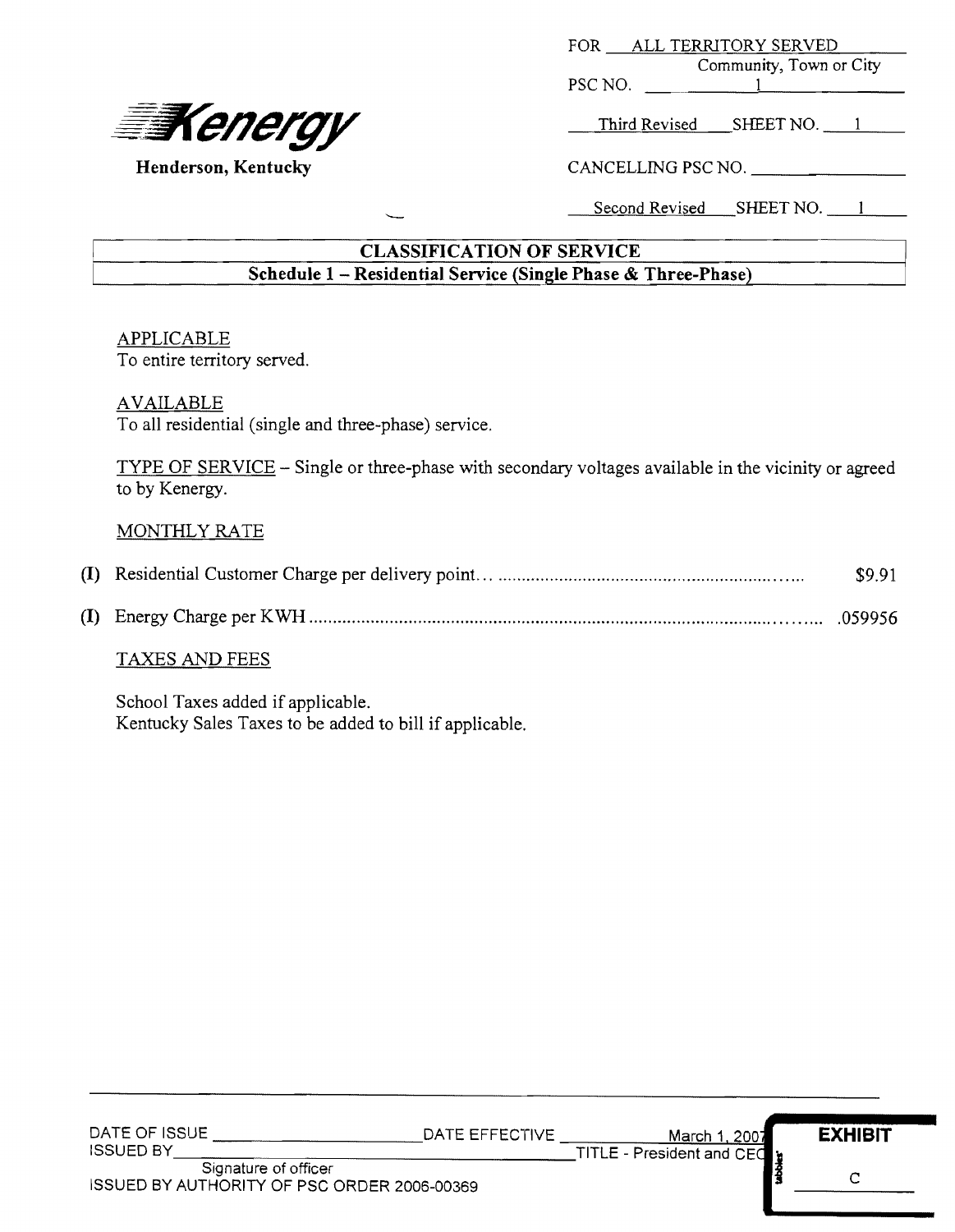| 1                                                        |                                                                                                                                | <b>COMMONWEALTH OF KENTUCKY</b>                                                                                                                                                                                                                                                                   |  |  |  |
|----------------------------------------------------------|--------------------------------------------------------------------------------------------------------------------------------|---------------------------------------------------------------------------------------------------------------------------------------------------------------------------------------------------------------------------------------------------------------------------------------------------|--|--|--|
| $\overline{c}$<br>3<br>4                                 | BEFORE THE PUBLIC SERVICE COMMISSION                                                                                           |                                                                                                                                                                                                                                                                                                   |  |  |  |
| 5<br>6<br>$\overline{\mathcal{I}}$<br>8<br>9<br>10<br>11 | In the Matter of:<br>CASE No. 2006-00369<br>THE APPLICATION OF KENERGY CORP.)<br>FOR AN ADJUSTMENT IN EXISTING<br><b>RATES</b> |                                                                                                                                                                                                                                                                                                   |  |  |  |
| 12<br>13<br>14                                           |                                                                                                                                | <b>TESTIMONY OF MARK A. BAILEY</b><br>IN SUPPORT OF SETTLEMENT                                                                                                                                                                                                                                    |  |  |  |
| 15<br>16                                                 | Q1.                                                                                                                            | Please state your name, business address and position with Kenergy.                                                                                                                                                                                                                               |  |  |  |
| 17<br>18<br>19                                           | A.                                                                                                                             | Mark A. Bailey, 6402 Old Corydon Road, Henderson, Kentucky 42420. I<br>am President and CEO of Kenergy.                                                                                                                                                                                           |  |  |  |
| 20<br>21<br>22<br>23                                     | Q2.                                                                                                                            | Was your direct testimony filed in support of Kenergy's application in this<br>case?                                                                                                                                                                                                              |  |  |  |
| 24<br>25                                                 | A.                                                                                                                             | Yes.                                                                                                                                                                                                                                                                                              |  |  |  |
| 26<br>27<br>28                                           | Q3.                                                                                                                            | In that testimony did you support Kenergy's proposed rates and give your<br>opinion that such rates were fair, just, reasonable and nondiscriminatory?                                                                                                                                            |  |  |  |
| 29<br>30                                                 | $A$ .                                                                                                                          | Yes.                                                                                                                                                                                                                                                                                              |  |  |  |
| 31<br>32<br>33                                           | Q4.                                                                                                                            | Has Kenergy entered into a settlement with the Attorney General and<br>Kentucky Industrial Utilities Customers, Inc. in this case?                                                                                                                                                                |  |  |  |
| 34<br>35                                                 | A.                                                                                                                             | Yes.                                                                                                                                                                                                                                                                                              |  |  |  |
| 36<br>37                                                 | Q5.                                                                                                                            | What are the terms of the settlement?                                                                                                                                                                                                                                                             |  |  |  |
| 38<br>39<br>40<br>41                                     | A.                                                                                                                             | The Attorney General is requiring that in Schedule 1 Kenergy's proposed<br>customer charge be reduced but is agreeing that the energy charge for<br>Schedule 1 customers may be increased so that the revenue to be realized<br>from the Schedule 1 customers will be the same as proposed in the |  |  |  |

|                | <b>EXHIBIT</b> |
|----------------|----------------|
| <b>Tabbles</b> | D              |
|                |                |